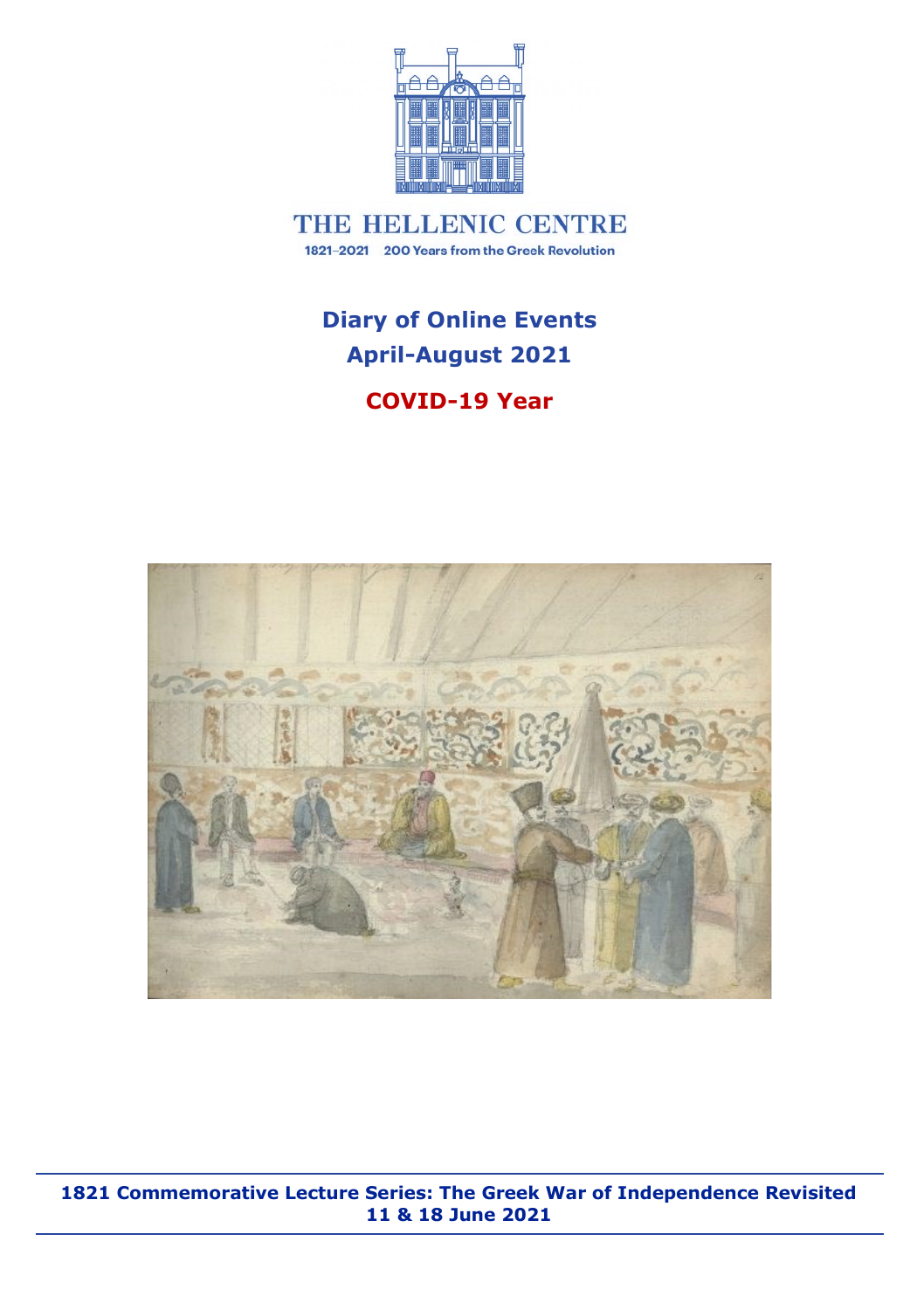### **THE HELLENIC CENTRE**



**Director**  Agatha Kalisperas

**Membership & Fund Development Officer**  Maria Kalli

**Language & Cultural Events Manager**  Evangelia Roussou

**Event Sales & Business Development Manager** Kay Stavrinou

**Operations & Events Manager**  Christina Vagioti

**Marketing & Social Media Officer** Grace Harrison Ronge

**PA to the Director** Natassa Karli

#### **Office Opening Hours**

Monday-Friday 9.30am-5.30pm

16-18 Paddington Street Marylebone, London W1U 5AS T: 020 7487 5060

E: info@helleniccentre.org www.helleniccentre.org info@helleniccentre.org

#### **Follow us on**

@TheHellenicCentreLondon

[@hellenicentre](https://twitter.com/hellenicentre)

P.

[helleniccentre\\_w1](https://www.instagram.com/helleniccentre_w1/)

#### **MEMBERSHIP**

The Hellenic Centre relies on its membership to ensure its future. Become a Member, Support Culture, Support the Hellenic Centre. For events **organised** by the Hellenic Centre, priority is given to our members. Information on 020 7563 9833 or at [membership@helleniccentre.org.](mailto:maria@helleniccentre.org)

**GREEK LANGUAGE ONLINE COURSES 29 April** to **15 July** and **19 July** to **10 September 2021**

Day and evening courses for groups and individuals taught by experienced, qualified tutors. Reasonable fees and a rich cultural programme to complement learning. Information on 020 7563 9831 or at greekcourses@helleniccentre.org.

#### **VENUE HIRE**

Our stunning venue is available for both corporate and private hire all year round. From concerts to conferences, weddings and fashion shows our professional experienced events team is available to help you plan your perfect event. Information on 020 7563 9834 or at [bookings@helleniccentre.org.](mailto:bookings@helleniccentre.org)

#### **FRIENDS ROOM EXHIBITIONS**

Εxhibitions by Greek and Greek Cypriot artists or foreign artists whose work is inspired by a Hellenic theme. Information on 020 7563 9836 or at [christina@helleniccentre.org.](mailto:christina@helleniccentre.org)

#### **CATERING FACILITIES**

Catering arrangements for cultural & corporate events. Information on 020 7563 9836 or at [christina@helleniccentre.org.](mailto:christina@helleniccentre.org)

**MARKETING & SOCIAL MEDIA** on 020 7563 9832 or at marketing@helleniccentre.org.

**PA TO THE DIRECTOR** on 020 7487 5060 or at info@helleniccentre.org.

#### **DONATIONS TO THE HELLENIC CENTRE**

**Please make a donation -** Every single pound makes a tangible difference. Your support will sustain us into the future and enable us to continue providing high quality cultural, educational and fun events for a diverse audience.

Online donations at **[www.don8.to/HELC001](http://www.don8.to/HELC001)**. For a £5 donation text **HELC001** to **70970** 

**Hellenic Community Trust a Company limited by guarantee, Charity Reg. No. 101036 Registered Office: 9.17, Capital Tower, 91 Waterloo Road, London SE1 8RT, UK - Reg. in England No. 2643543**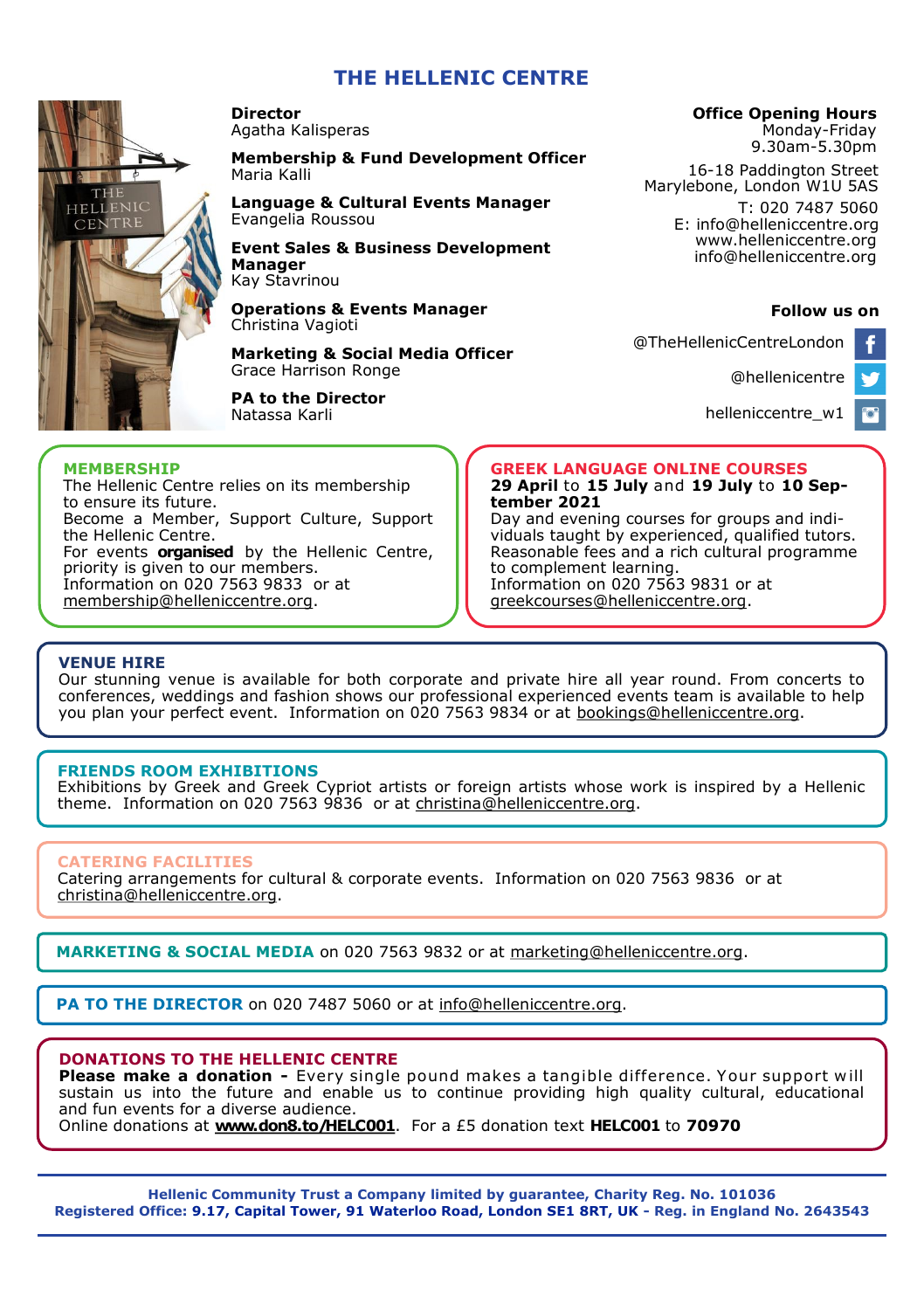## **VIRTUAL EVENTS**



### **Hellenic Centre Exhibitions**

12 April-9 May: **Perpetual Urban Motion** An [online photography exhibition](https://helleniccentre.org/virtual-events/exhibitions/perpetual-urban-motion/) by urban photographer Dimitris Nikolaou.

10 May-6June: **01** A compilation of seven short video clips on human interactions in the digital era by Minas Kampasis.

### **Hellenic Centre Performances**



1 May-3 May: **You are Like the Sea - Μοιάζεις κι εσύ σαν θάλασσα, The Hellenic Centre's Greek Easter Celebration**  with the group A la Greca.

**Hellenic Centre Lectures & Presentations**

11 June: **"The Land of the Great, the Home of the Brave". Echoes of the Greek War of Independence on Stage** Presentation by Dr Maria Georgopoulou.

18 June: **9 July 1821** A lecture by Dr Nicoletta Hadjipavlou.

15 July: **Γυμνά Οστά-Bare Bones** An online discussion, to mark the launch of *Γυμνά Οστά* in the UK, between Dimosthenis Papamarkos, Kanellos Cob and Dr George Kazantzidis. Organised by the Hellenic Centre and the Department of Philology, University of Patras.



#### **Other Online Events**

2-5 May: **This is not Romeo and Juliet** A theatre performance on demand from Poreia Theatre Athens. Media Sponsor The Hellenic Centre.

16 May**: Η Επιστροφή των Αγωνιστών του Αλεξάνδρου Υψηλάντη στην Ελλάδα,1822-1823 - The Return of Alexandros Ipsilantis's Fighters in Greece**, 1822-1823, A lecture by Dr Georgios Guekos, organised by the Worldwide Association of Magnesians Abroad.

28 May: **The Greek War of Independence in Greek** Cinema Short screenings and talks, organised by the Society for Modern Greek Studies and supported by the Hellenic Centre.

20 May-1 July: **Lunchtime Symposia: Series Symposium 1-Health** (20 May) **Symposium 2-Culture** (10 June), **Symposium 3-Next Generation** (1 July) , organised by the Cyprus Centre, University of Westminster and the Cyprus High Commission in the UK – Cultural Section with the support of the A.G. Leventis Foundation.

20 May: **Ο Αριστοτέλης και ο Κόσμος** An event organised by the Interdisciplinary Center for Aristotle Studies, AUTh.

26 May: **Marathon Revisited: the New Excavation of the National and Kapodistrian University of Athens at the Site of Plasi** A lecture by Dr Yannis Papadatos, organised by Greek Archaeological Committee UK.

17 June: **Relaunch of the Runciman Award: A Bicentenary Celebration**, organised by the Anglo-Hellenic League and supported by the Hellenic Centre.

21 June: **Katie Lentakis Memorial Fund Award Ceremony**, organised by The Anglo-Hellenic League. Sponsored by the A. C. Laskaridis Charitable Foundation and the A. G. Leventis Foundation.

22 June: EU Settlement Scheme Addressed to all EU Citizens and their Fmilies in UK An event organised by The Hellenic Bankers Association UK (HBA-UK).

10 July: **The Frogs** An Athens Epidaurus Festival production live from Epidaurus.

**EROS** A Celebration of Greek and British Poetry inspired by Eros, organised by Theatre Lab Company.



**Detailed listings on all online events at www.helleniccentre.org**

**Many of the above events are still available to watch on the Hellenic Centre websiteand/or The Hellenic Centre YouTube Channel**

© Dimitris Nikolaou from the online exhibition *Perpetual Urban Motion*

# **GREEK LANGUAGE COURSES**